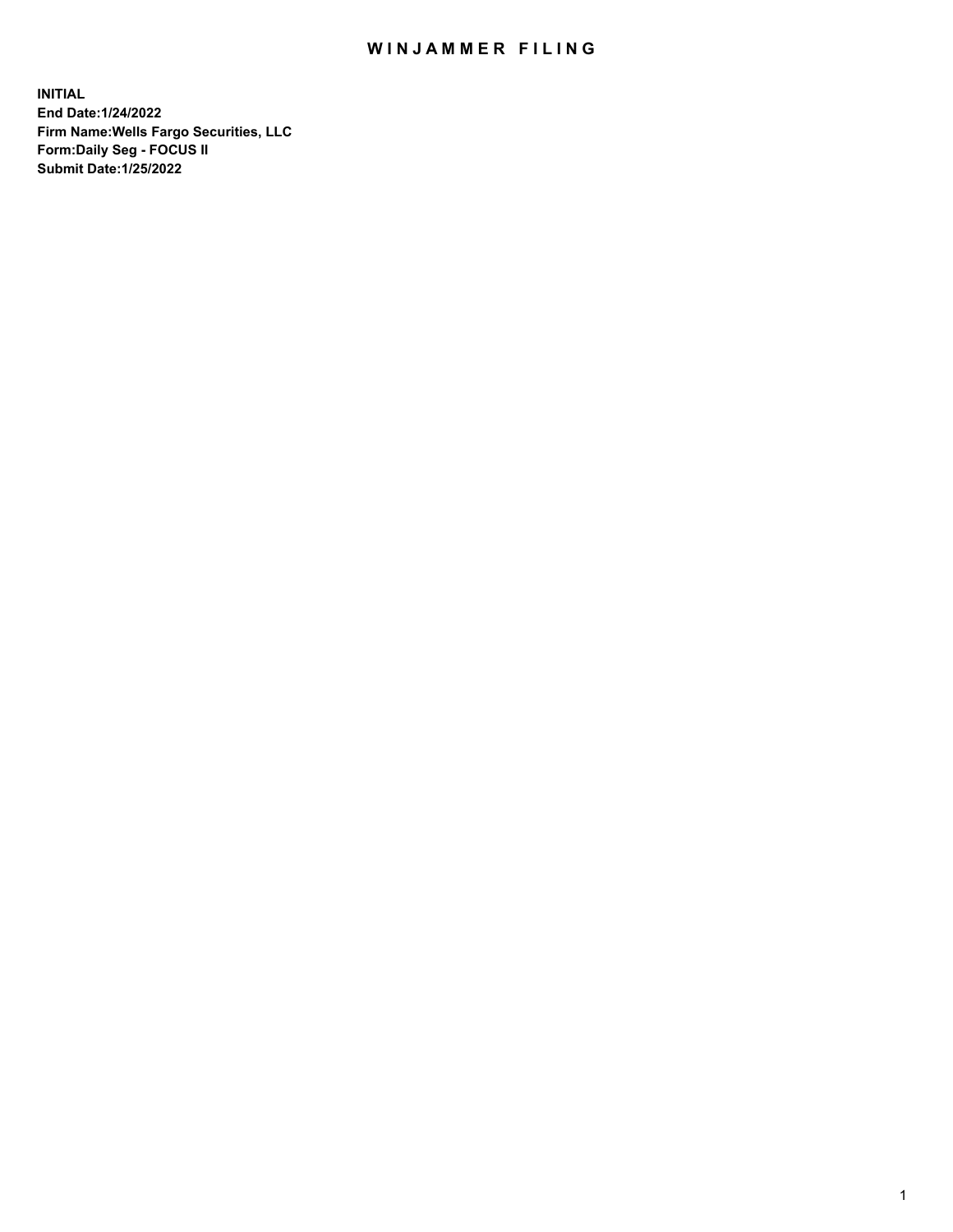**INITIAL End Date:1/24/2022 Firm Name:Wells Fargo Securities, LLC Form:Daily Seg - FOCUS II Submit Date:1/25/2022 Daily Segregation - Cover Page**

| Name of Company                                                                                                                                                                                                                                                                                                                | <b>Wells Fargo Securities LLC</b>                          |
|--------------------------------------------------------------------------------------------------------------------------------------------------------------------------------------------------------------------------------------------------------------------------------------------------------------------------------|------------------------------------------------------------|
| <b>Contact Name</b>                                                                                                                                                                                                                                                                                                            | <b>James Gnall</b>                                         |
| <b>Contact Phone Number</b>                                                                                                                                                                                                                                                                                                    | 917-699-6822                                               |
| <b>Contact Email Address</b>                                                                                                                                                                                                                                                                                                   | james.w.gnall@wellsfargo.com                               |
| FCM's Customer Segregated Funds Residual Interest Target (choose one):<br>a. Minimum dollar amount: ; or<br>b. Minimum percentage of customer segregated funds required:% ; or<br>c. Dollar amount range between: and; or<br>d. Percentage range of customer segregated funds required between:% and%.                         | 115,000,000<br><u>0</u><br>0 <sub>0</sub><br>00            |
| FCM's Customer Secured Amount Funds Residual Interest Target (choose one):<br>a. Minimum dollar amount: ; or<br>b. Minimum percentage of customer secured funds required:%; or<br>c. Dollar amount range between: and; or<br>d. Percentage range of customer secured funds required between:% and%.                            | 30,000,000<br><u>0</u><br>0 <sub>0</sub><br>0 <sub>0</sub> |
| FCM's Cleared Swaps Customer Collateral Residual Interest Target (choose one):<br>a. Minimum dollar amount: ; or<br>b. Minimum percentage of cleared swaps customer collateral required:% ; or<br>c. Dollar amount range between: and; or<br>d. Percentage range of cleared swaps customer collateral required between:% and%. | 340,000,000<br><u>0</u><br>00<br>00                        |

Attach supporting documents CH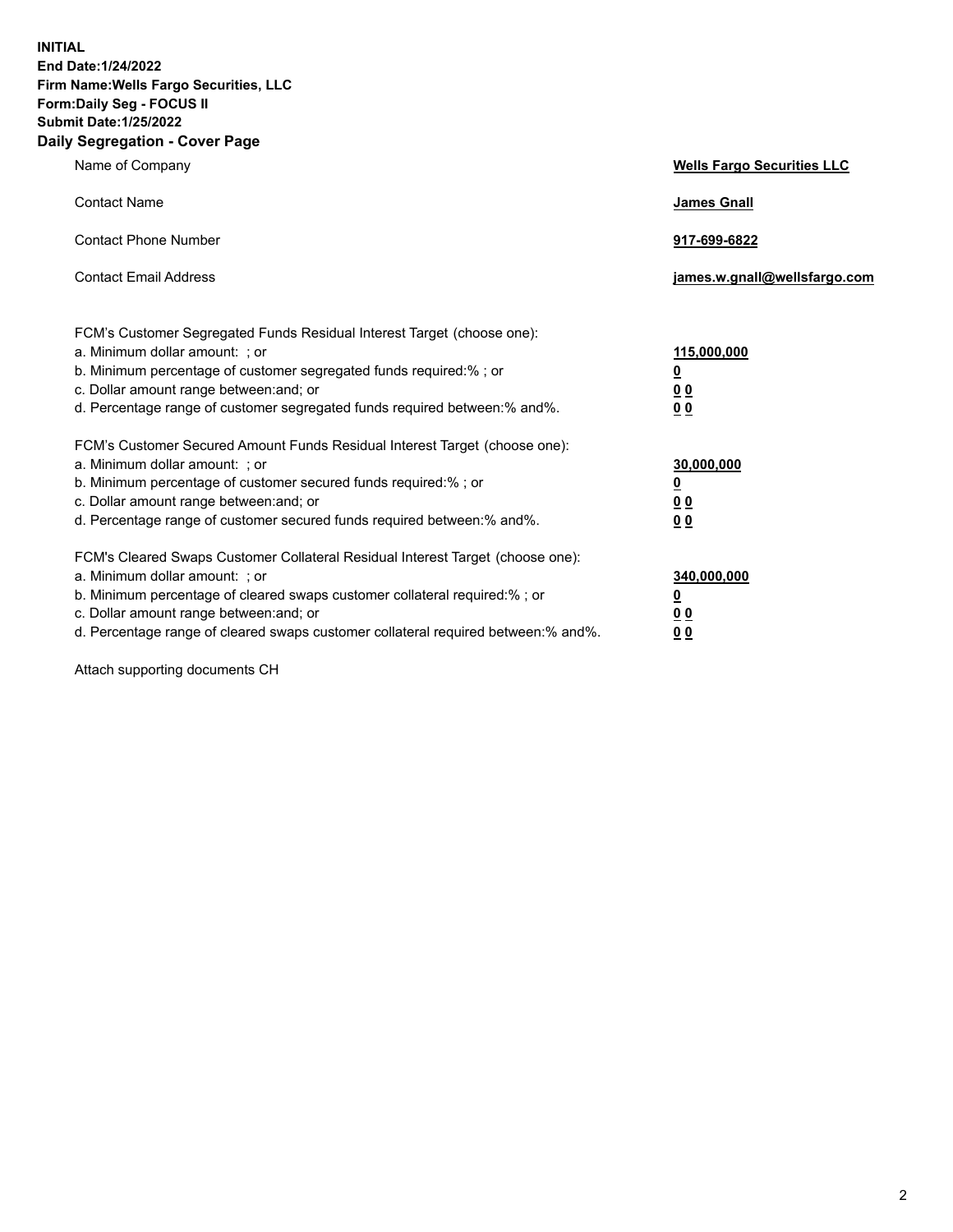**INITIAL End Date:1/24/2022 Firm Name:Wells Fargo Securities, LLC Form:Daily Seg - FOCUS II Submit Date:1/25/2022**

## **Daily Segregation - Secured Amounts**

|     | Foreign Futures and Foreign Options Secured Amounts                                                        |                                   |
|-----|------------------------------------------------------------------------------------------------------------|-----------------------------------|
|     | Amount required to be set aside pursuant to law, rule or regulation of a foreign                           | $0$ [7305]                        |
|     | government or a rule of a self-regulatory organization authorized thereunder                               |                                   |
| 1.  | Net ledger balance - Foreign Futures and Foreign Option Trading - All Customers                            |                                   |
|     | A. Cash                                                                                                    | 259,888,242 [7315]                |
|     | B. Securities (at market)                                                                                  | 187,398,935 [7317]                |
| 2.  | Net unrealized profit (loss) in open futures contracts traded on a foreign board of trade                  | 14,811,534 [7325]                 |
| 3.  | Exchange traded options                                                                                    |                                   |
|     | a. Market value of open option contracts purchased on a foreign board of trade                             | 3,188 [7335]                      |
|     | b. Market value of open contracts granted (sold) on a foreign board of trade                               | $-2,462$ [7337]                   |
| 4.  | Net equity (deficit) (add lines 1. 2. and 3.)                                                              | 462,099,437 [7345]                |
| 5.  | Account liquidating to a deficit and account with a debit balances - gross amount                          | 21,207,168 [7351]                 |
|     | Less: amount offset by customer owned securities                                                           | -21,032,916 [7352] 174,252 [7354] |
| 6.  | Amount required to be set aside as the secured amount - Net Liquidating Equity                             | 462,273,689 [7355]                |
|     | Method (add lines 4 and 5)                                                                                 |                                   |
| 7.  | Greater of amount required to be set aside pursuant to foreign jurisdiction (above) or line                | 462,273,689 [7360]                |
|     | 6.                                                                                                         |                                   |
|     | FUNDS DEPOSITED IN SEPARATE REGULATION 30.7 ACCOUNTS                                                       |                                   |
| 1.  | Cash in banks                                                                                              |                                   |
|     | A. Banks located in the United States                                                                      | 149,448,954 [7500]                |
|     | B. Other banks qualified under Regulation 30.7                                                             | 24,161,500 [7520] 173,610,454     |
|     |                                                                                                            | [7530]                            |
| 2.  | <b>Securities</b>                                                                                          |                                   |
|     | A. In safekeeping with banks located in the United States                                                  | 141,012,589 [7540]                |
|     | B. In safekeeping with other banks qualified under Regulation 30.7                                         | 0 [7560] 141,012,589 [7570]       |
| 3.  | Equities with registered futures commission merchants                                                      |                                   |
|     | A. Cash                                                                                                    | 6,344,207 [7580]                  |
|     | <b>B.</b> Securities                                                                                       | 56,391,069 [7590]                 |
|     | C. Unrealized gain (loss) on open futures contracts                                                        | 15,592,956 [7600]                 |
|     | D. Value of long option contracts                                                                          | 3,188 [7610]                      |
|     | E. Value of short option contracts                                                                         | -2,462 [7615] 78,328,958 [7620]   |
| 4.  | Amounts held by clearing organizations of foreign boards of trade                                          |                                   |
|     | A. Cash                                                                                                    | $0$ [7640]                        |
|     | <b>B.</b> Securities                                                                                       | $0$ [7650]                        |
|     | C. Amount due to (from) clearing organization - daily variation                                            | $0$ [7660]                        |
|     | D. Value of long option contracts                                                                          | $0$ [7670]                        |
|     | E. Value of short option contracts                                                                         | 0 [7675] 0 [7680]                 |
| 5.  | Amounts held by members of foreign boards of trade                                                         |                                   |
|     | A. Cash                                                                                                    | $-54,030$ [7700]                  |
|     | <b>B.</b> Securities                                                                                       | 180,123,166 [7710]                |
|     | C. Unrealized gain (loss) on open futures contracts                                                        | <u>-2,522,788</u> [7720]          |
|     | D. Value of long option contracts                                                                          | $0$ [7730]                        |
|     | E. Value of short option contracts                                                                         | 0 [7735] 177,546,348 [7740]       |
| 6.  | Amounts with other depositories designated by a foreign board of trade                                     | $0$ [7760]                        |
| 7.  | Segregated funds on hand                                                                                   | $0$ [7765]                        |
| 8.  | Total funds in separate section 30.7 accounts                                                              | 570,498,349 [7770]                |
| 9.  | Excess (deficiency) Set Aside for Secured Amount (subtract line 7 Secured Statement<br>Page 1 from Line 8) | 108,224,660 [7380]                |
| 10. | Management Target Amount for Excess funds in separate section 30.7 accounts                                | 30,000,000 [7780]                 |

11. Excess (deficiency) funds in separate 30.7 accounts over (under) Management Target **78,224,660** [7785]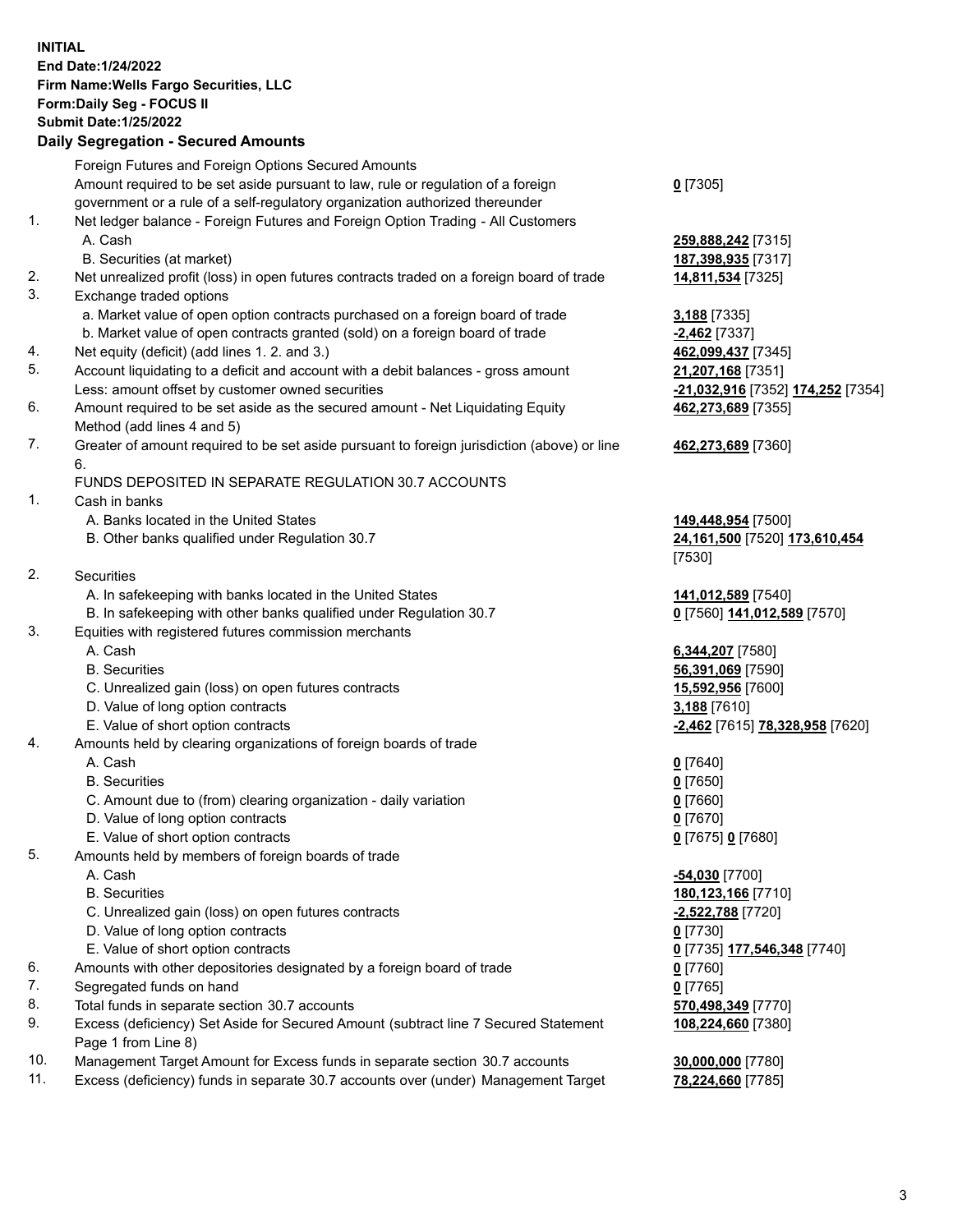**INITIAL End Date:1/24/2022 Firm Name:Wells Fargo Securities, LLC Form:Daily Seg - FOCUS II Submit Date:1/25/2022 Daily Segregation - Segregation Statement** SEGREGATION REQUIREMENTS(Section 4d(2) of the CEAct) 1. Net ledger balance A. Cash **2,851,532,383** [7010] B. Securities (at market) **1,989,250,463** [7020] 2. Net unrealized profit (loss) in open futures contracts traded on a contract market **325,292,085** [7030] 3. Exchange traded options A. Add market value of open option contracts purchased on a contract market **1,132,534,742** [7032] B. Deduct market value of open option contracts granted (sold) on a contract market **-1,116,424,536** [7033] 4. Net equity (deficit) (add lines 1, 2 and 3) **5,182,185,137** [7040] 5. Accounts liquidating to a deficit and accounts with debit balances - gross amount **71,817,720** [7045] Less: amount offset by customer securities **-71,809,542** [7047] **8,178** [7050] 6. Amount required to be segregated (add lines 4 and 5) **5,182,193,315** [7060] FUNDS IN SEGREGATED ACCOUNTS 7. Deposited in segregated funds bank accounts A. Cash **163,394,503** [7070] B. Securities representing investments of customers' funds (at market) **685,361,491** [7080] C. Securities held for particular customers or option customers in lieu of cash (at market) **119,406,153** [7090] 8. Margins on deposit with derivatives clearing organizations of contract markets A. Cash **2,841,711,993** [7100] B. Securities representing investments of customers' funds (at market) **124,594,781** [7110] C. Securities held for particular customers or option customers in lieu of cash (at market) **1,869,844,310** [7120] 9. Net settlement from (to) derivatives clearing organizations of contract markets **-186,909,940** [7130] 10. Exchange traded options A. Value of open long option contracts **1,132,534,742** [7132] B. Value of open short option contracts **-1,116,424,536** [7133] 11. Net equities with other FCMs A. Net liquidating equity **0** [7140] B. Securities representing investments of customers' funds (at market) **0** [7160] C. Securities held for particular customers or option customers in lieu of cash (at market) **0** [7170] 12. Segregated funds on hand **0** [7150] 13. Total amount in segregation (add lines 7 through 12) **5,633,513,497** [7180] 14. Excess (deficiency) funds in segregation (subtract line 6 from line 13) **451,320,182** [7190] 15. Management Target Amount for Excess funds in segregation **115,000,000** [7194] 16. Excess (deficiency) funds in segregation over (under) Management Target Amount **336,320,182** [7198]

Excess